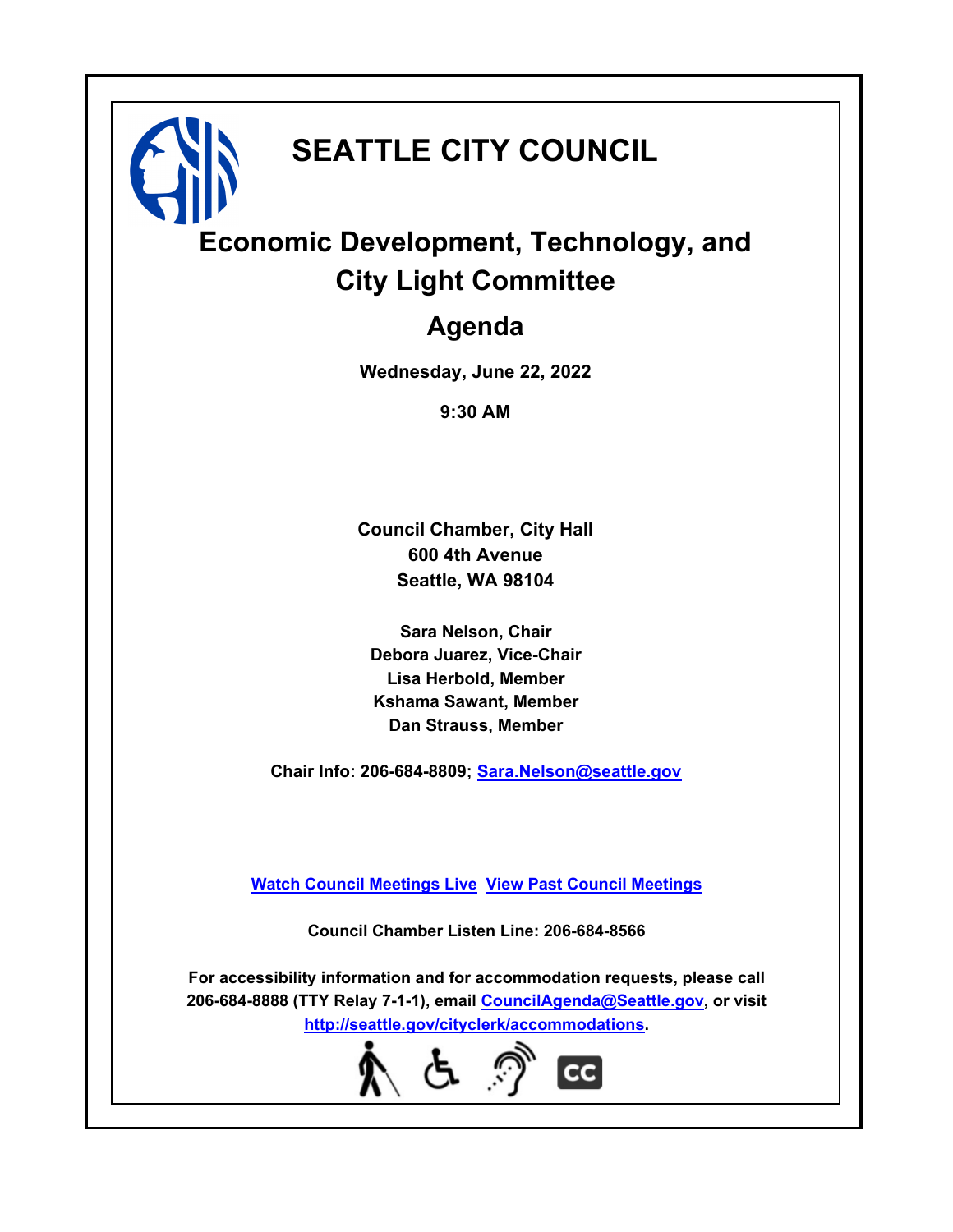### **SEATTLE CITY COUNCIL**

### **Economic Development, Technology, and City Light Committee Agenda June 22, 2022 - 9:30 AM**

#### **Meeting Location:**

Council Chamber, City Hall, 600 4th Avenue, Seattle, WA 98104

#### **Committee Website:**

https://www.seattle.gov/council/committees/economic-development-technology-and-city-light

This meeting also constitutes a meeting of the City Council, provided that the meeting shall be conducted as a committee meeting under the Council Rules and Procedures, and Council action shall be limited to committee business.

> Members of the public may register for remote or in-person Public Comment to address the Council. Details on how to provide Public Comment are listed below:

Remote Public Comment - Register online to speak during the Public Comment period at the meeting at http://www.seattle.gov/council/committees/public-comment. Online registration to speak will begin two hours before the meeting start time, and registration will end at the conclusion of the Public Comment period during the meeting. Speakers must be registered in order to be recognized by the Chair.

In-Person Public Comment - Register to speak on the Public Comment sign-up sheet located inside Council Chambers at least 15 minutes prior to the meeting start time. Registration will end at the conclusion of the Public Comment period during the meeting. Speakers must be registered in order to be recognized by the Chair.

Submit written comments to Councilmember Nelson at Sara.Nelson@seattle.gov

*Please Note: Times listed are estimated*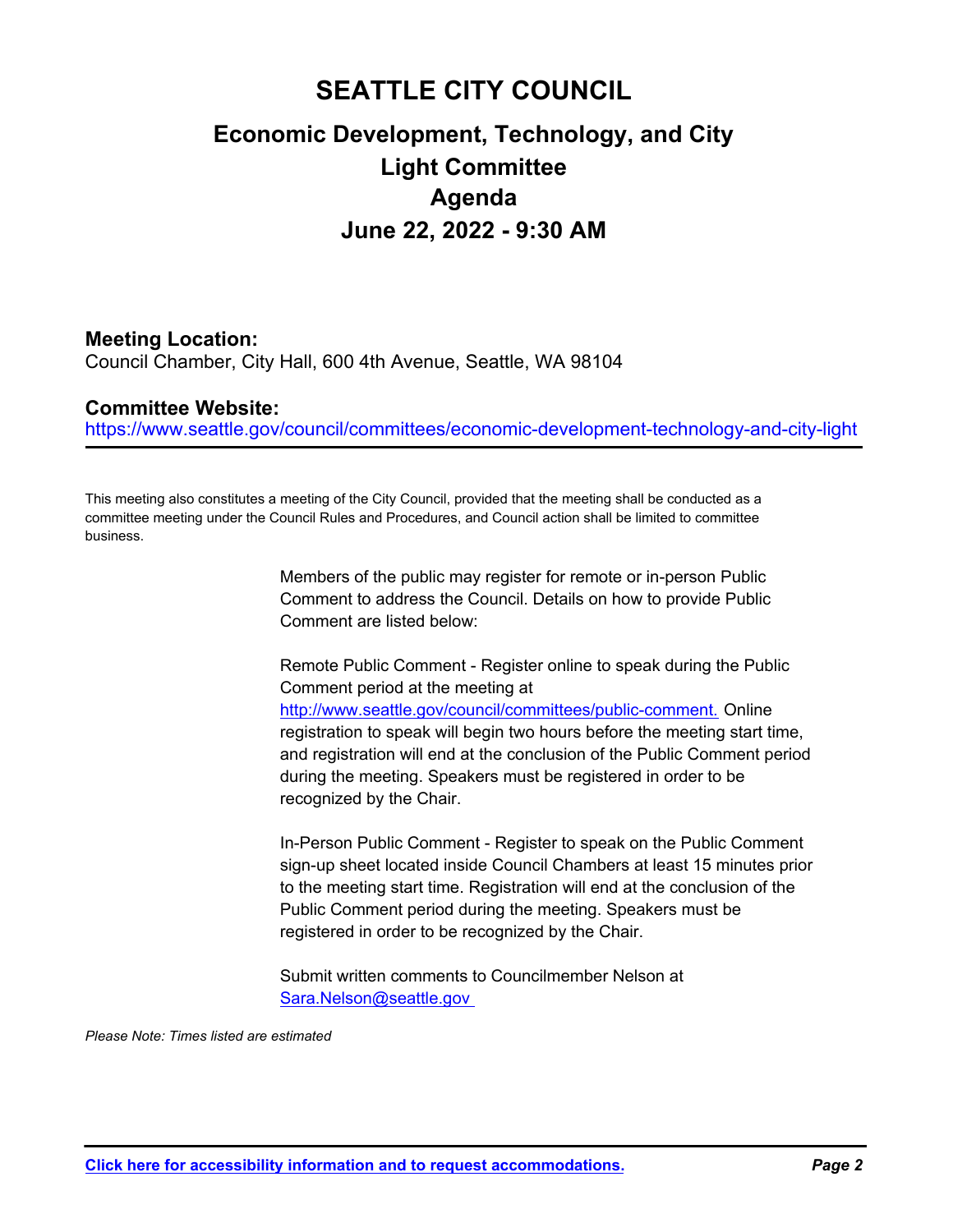#### **A. Call To Order**

- **B. Approval of the Agenda**
- **C. Public Comment**
- **D. Items of Business**

#### **Presentation on Office of Economic Development's (OED) Departmental Structure and Overview 1.**

#### *Supporting*

**Documents:** [Presentation](http://seattle.legistar.com/gateway.aspx?M=F&ID=c6a34c86-baf9-45c7-8b9e-2108b86405bb.pdf)

**Briefing and Discussion** (30 minutes)

**Presenter:** Markham McIntyre, Interim Director, OED

**A RESOLUTION related to the City Light Department; adopting a 2023-2028 Strategic Plan Update for the City Light Department and endorsing the associated six-year rate path. 2.** [Res 32056](http://seattle.legistar.com/gateway.aspx?m=l&id=/matter.aspx?key=12964)

*Attachments:* [Att 1 - 2023-2028 Strategic Plan Update](http://seattle.legistar.com/gateway.aspx?M=F&ID=7ac8974f-9bc0-4024-9eab-dfc271e99d0b.pdf) **[Att 2 - Review Panel Letter](http://seattle.legistar.com/gateway.aspx?M=F&ID=7eacd717-26e0-442d-a4bc-ebb48dba81b6.docx)** 

*Supporting*

**Documents:** [Summary and Fiscal Note](http://seattle.legistar.com/gateway.aspx?M=F&ID=05395814-c61b-41c2-9447-a46f3b8758b6.docx) [Central Staff Memo](http://seattle.legistar.com/gateway.aspx?M=F&ID=17e915f4-afbe-4dd9-aa12-d3b22c726d20.pdf) **[Presentation](http://seattle.legistar.com/gateway.aspx?M=F&ID=045a2e98-de08-44f6-933e-303ec1c5ab61.pdf)** 

**Briefing and Discussion** (60 minutes)

**Presenters:** Debora Smith, General Manager and CEO, Maura Brueger, Kristy Grainger, Chris Ruffini, and Leigh Barreca, Seattle City Light (SCL); Scott Haskins, Seattle City Light Review Panel; Eric McConaghy, Council Central Staff